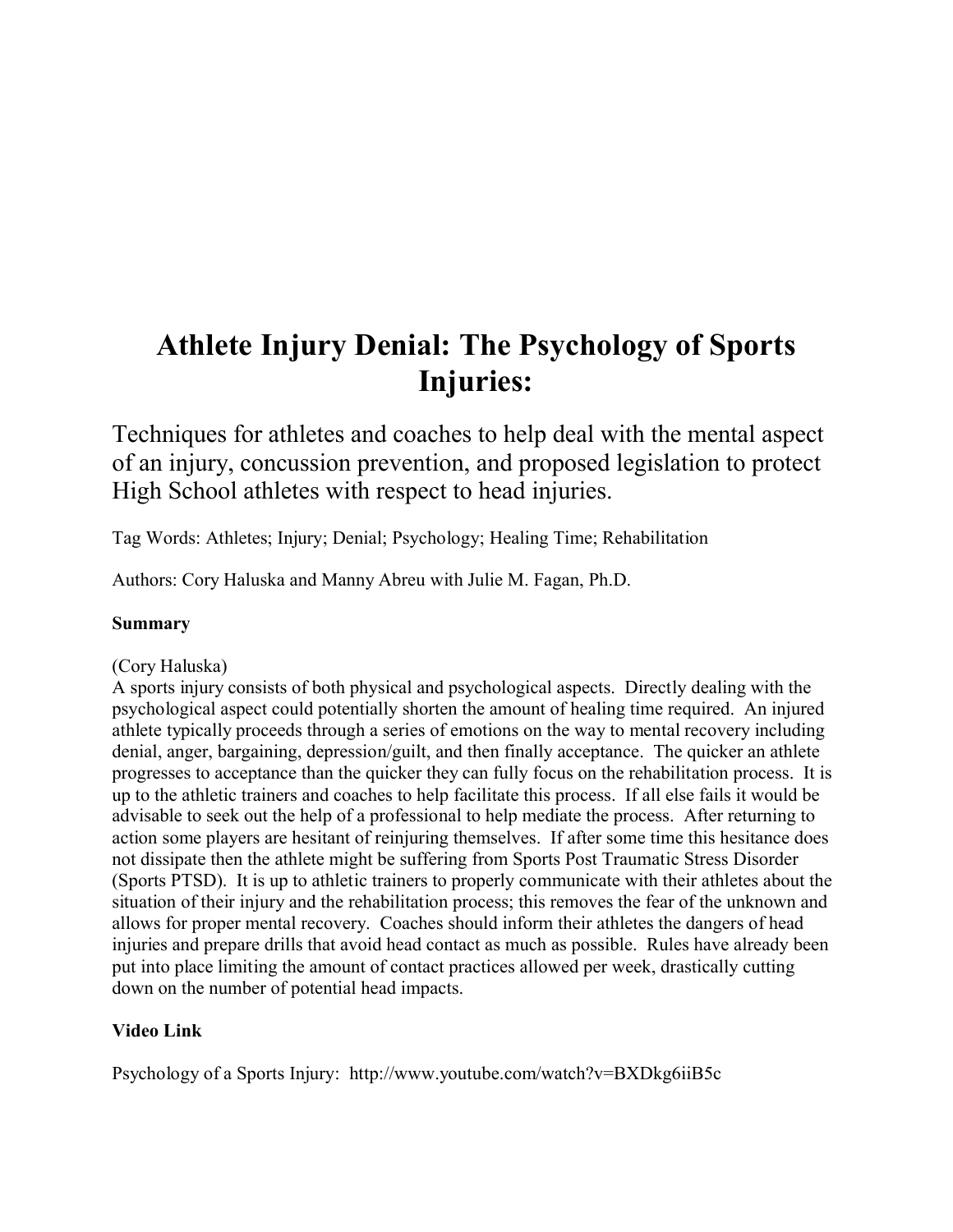# Psychology of an injured athlete

(Cory Haluska)

Injuries are a common occurrence in sports due to the physical stress that it places on the body. These injuries could range from being a mild sprain requiring some ice and day-to-day treatment to a major career ending injury. The more severe the injury the longer out of action the injured athlete will be. This extended period out of action could have a major effect on the mental capacities of the injured athlete which is why there is more to an injury than just the physiological aspect. The psychological aspect could have a greater effect on ones recovery time then the physical injury itself. Some athletes even use sports as a way of dealing with things in their personal lives, so when they are dealt with a major injury that will keep them away from action for an extended period of time they do not know how to cope with both their injury and their personal lives. This inability to cope could cause the athlete to drop into a deep depression. Even after recovering from the injury an athlete might still feel the psychological effects if they were not dealt with properly during the athletes rehabilitation.

There are many reasons why the mental aspect is such an integral part to the athlete. While growing up the athlete invests a lot of time and energy into their sport to the point at which they start to associate their identity with their sport. When asked about themselves they refer to themselves as a soccer player or a football player first before mentioning anything else. Being an athlete involves more than just the game but it becomes almost like a way a life, an identity from which personality traits can be drawn from. This is why the loss of an athlete's sport due to a long term injury could have a detrimental effect on their mental capacities. When a player has this negative mentality it could greatly affect the length of recovery time needed to heal from the injury.

The reasons for the negative mentality of an injured athlete are numerous with the most obvious reason being that they will have to spend an extended amount of time away from their sport. This is the equivalent of someone losing a part of themselves, a large portion of their identity has been temporally eliminated which could leave the athlete somewhat lost and depressed. Another major reason is that the injured athlete will have to spend a significant amount of time away from their teammates. Being away from your teammates as an athlete is a hard thing to do since during a season you build strong social connections with them and to not be able to be around them and compete together really hurts on the inside. By not being able to play you feel as if you are letting your team down and what's worse is that you also feel like your letting your teammates down. This mental burden has a major negative effect and could lead to depression which slows down the recovery time.

# The 5 emotional steps of an injured athlete

# (Cory Haluska)

There are a series of about 5 emotions that an injured athlete typically goes though when first faced with the idea that they are going to have to miss a significant amount of time away from their sport. An athlete's first major reaction to an injury is typically that of denial. They try to convince their coaches and trainers that they are not really hurt and can continue competing. To admit to an injury is the equivalent as admitting to defeat and defeat is not a word that an athlete likes to be associated with. While others relish the opportunity to play through an injury in order to prove their courage and dedication to the rest of the team. In general though many athletes do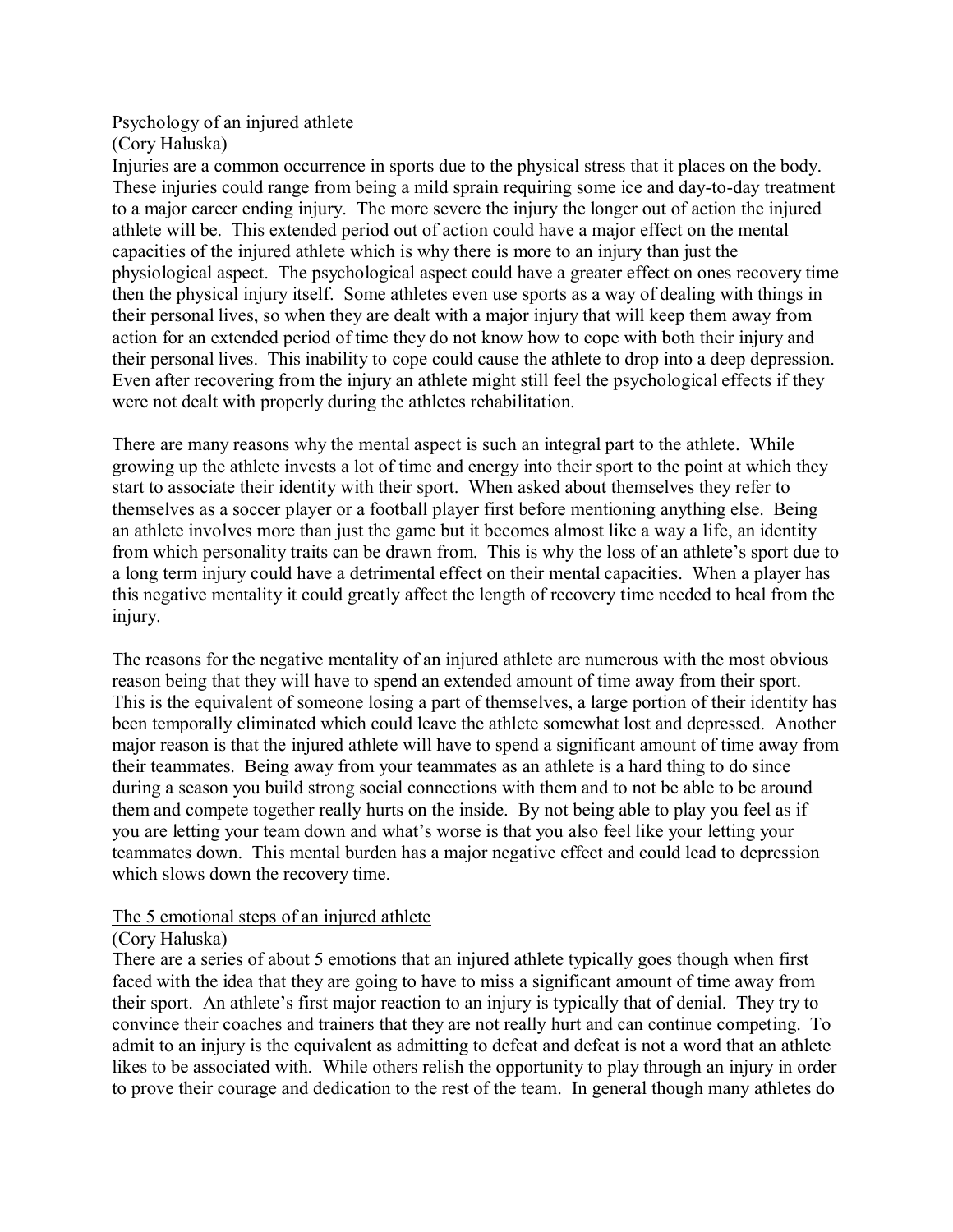not think that a major injury can happen to them which is why denial is usually the first response since that feel that they are invincible and that nothing bad could happen to them. When faced with a long-term injury or even a career threatening injury players are faced with the grim outlook of being without their sport for a very long time which is why many athletes turn to denial as a way of comfort. It is this first mental road block that must be overcome on the way to both a mental and physical rehabilitation of the injury.

The second emotion an injured athlete normally progresses to is anger. Once they get over the fact that they are indeed injured, the athlete typically gets angry at why this had to have happened to him. They might lash out at other team mates, family members, or even trainers. They turn to anger as a way of coping with their misfortune and they take it out on others around them so that they can make others feel as bad as they do. Not all players experience this step but it would be advantageous to allow the athlete to quickly get their anger out in order to move onto the next stage of psychological recovery from their injury. If the anger persists for an extended period of time professional help should be used.

The third emotional step an injured athlete normally progresses too is that of bargaining or compromising. This is so that they can return to action as quickly as possible. They will try to find way to cut coroners on the rehabilitation process or compromise with trainers to allow them to play sooner than they are physically able too. This is an important step for the trainer to recognize because you do not want to allow an athlete to come back too soon from an injury or they will be at risk of reinjuring themselves worse the second time around. An athlete is better off just taking their time coming back the first time to avoid that risk but it is extremely difficult to tell an athlete who is so used to always playing their sport that they are going to have to miss an extra couple of weeks to make sure they are completely healed.

The next emotional step is by far the most important step for a coach or trainer to recognize and help out with. This step incorporates many different emotions but the common theme is depression. After being away from their sport for an extended period of time a feeling of sadness starts creeping in and begins to affect with everyday life. Also the feeling of guilt might also affect the athlete. They feel guilty that they are not able to be on the field to help out with the rest of their team mates. They feel bad that they are just sitting on the sidelines, doing nothing, while the rest of the team is working hard and competing. Depression could also set in from having to watch as someone else takes your spot on the team. If they perform better than you, then you start to fear that you will lose your position on the team once you recovery from your injury; or if they perform worse then you, you feel bad that you are letting your team down because of your injury. An athlete's sport is also usually a source of self-confidence for which they feel completely comfortable and confident on the field. Some athletes lack this presence off the field and rely on their sport to provide them with that satisfaction. Depending on the severity of the injury and the duration of the recovery time it would determine the level of depression an athlete could expect to go through. Of course this is experienced differently by each individual but there is a common theme for life-long athletes to get seriously depressed after being out of their sport for longer than a couple weeks. For an athlete who sustains a career ending injury they are left with a major void in their life that they may not be able to fill, this in turn could result in severe depression. There are some signs that coaches, trainers, or parents should look for to determine if their athlete is going through depression. The most common would be a loss of interest in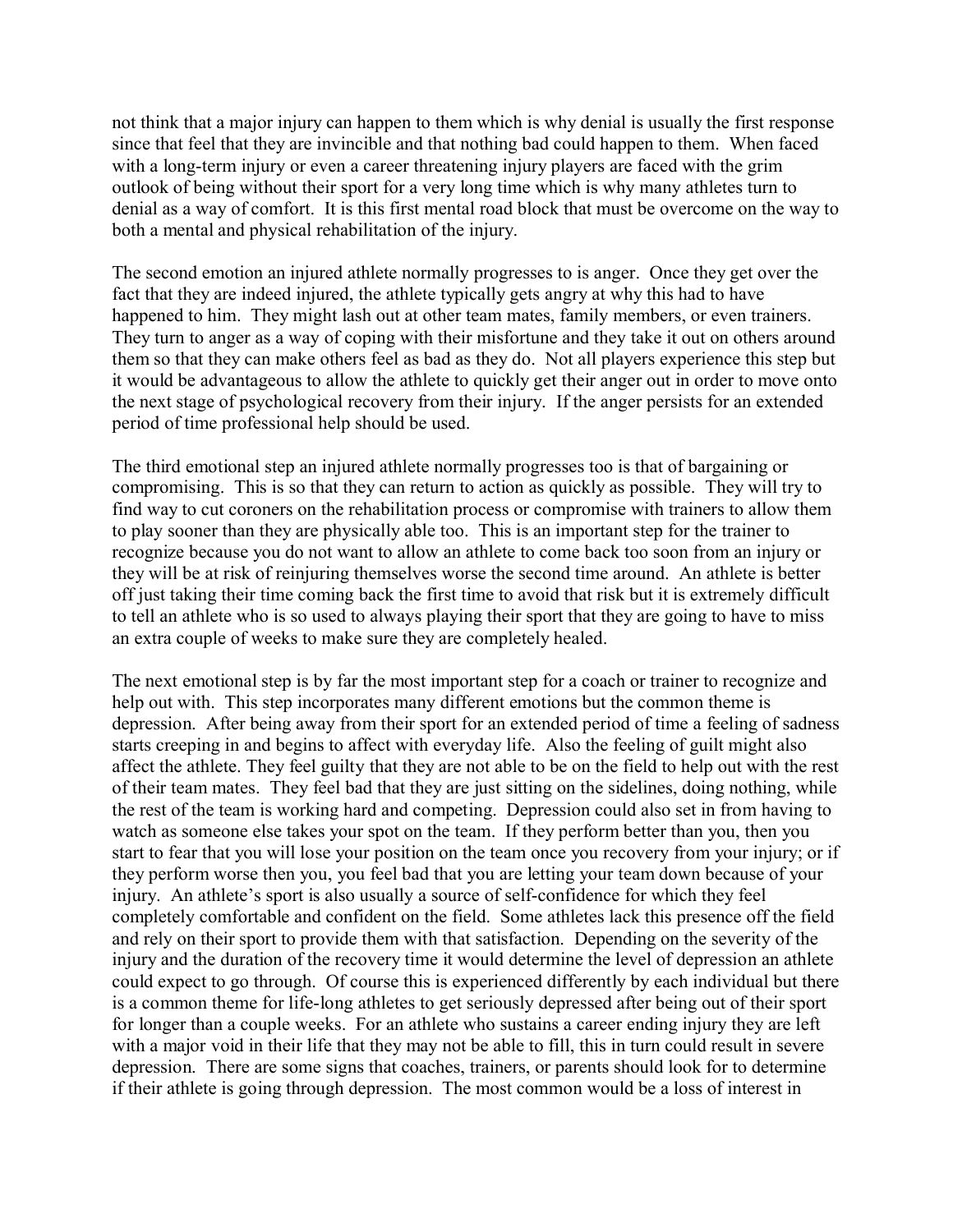things that they once enjoyed which could also include their sport in severe cases. Other symptoms include a change in eating habits or isolation from others. It would be beneficial to identify these symptoms early to avoid progression to a more serious stage of depression which could include thoughts of suicide. The help of professionals might be needed if the athlete is having trouble progressing through depression to the final stage.

The final emotional step an injured athlete typically goes through is that of acceptance. They learn to accept that it's not their fault and begin to focus completely on the rehabilitation process. It is in this step that an athlete has progressed far enough mentally that it no longer has a detrimental effect on the recovery process and in fact it could even help speed up the process. The depression step is the big hurdle that has to be over come in the process of mental rehabilitation of an injury; once this step has been overcome it then becomes easier to get the athlete to believe in the recovery process. Once the athlete mentally believes in getting better then the trainer could just focus on the physical aspect of the injury instead of dealing with the mental aspect which in some options is worse.

It would be beneficial for an athlete to progress through these stages as quickly as possible in order to help expedite the healing process. To speed up the recovery process the athlete must learn to expect these feeling and not fight or deny them. If the athlete gets hung up on any one of these steps before acceptance than professional help should be sought after. These are the typical steps that an athlete may mentally progress through but they are not set in stone so a step might not be observed at all. It is important for a trainer to deal with both the mental and physical aspects of an injury since the mental aspect has a large control over the recovery time of the physical aspect. So to be effective the trainer must deal with the physical injury itself along with the mental aspect in tandem. This should prove to be the best way to help an injured athlete progress through the rehabilitation process

# Self-techniques for coping with injuries

# (Cory Haluska)

There are a series of coping techniques that the injured athlete could try in order to help with going through a serious injury. The effectiveness of these self-help techniques are completely up to the participation of the injured athlete, the more they believe in them the better chance they have of getting through the mental aspect and focusing on the physical rehabilitation process. The first and most obvious step would be to feel emotions, be sad, understand what has happened to them and move on to the more important task of healing. It is best to just get all your emotions out about what has happened right away then to sequester them and possible have a detrimental effect on the healing process later on.

When it comes to the actual healing process it is best to set small incremental goals than to look at the whole task at hand, this keeps the whole process from looking too daunting and demotivating the individual. A rough example would be if an athlete sustains a torn hamstring, the first step would be riding a stationary bike, then walking without pain, and then jogging without pain, finally to be able to practice without pain. When broken up into the smaller steps it does not seem as bad of a challenge and it keeps the athlete motivated to keep striving for the next step. Since each step is of a reachable accomplishment it gives the injured athlete ambition to keep working hard during their rehabilitation. Without the broken down steps the athlete would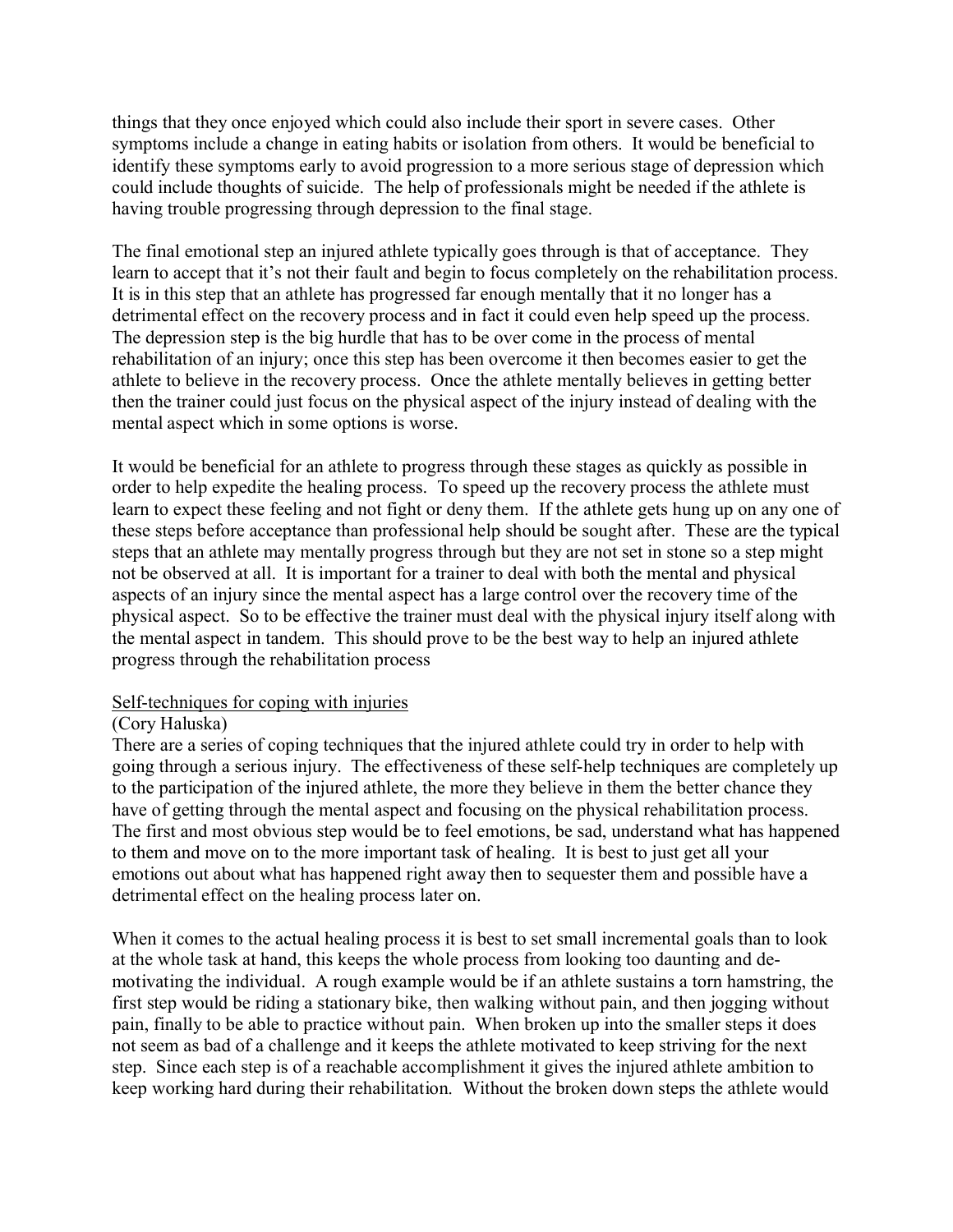have to go from torn hamstring to practicing without pain. This is too broad of a goal and could cause the athlete to feel depressed since its timeline could take a couple months to accomplish while each step of the broken down timeline takes around a week to complete. To be able to accomplish a new goal every week keeps the athlete motivated and focused on the task at hand and could actually help to speed of the recovery time.

Another obvious idea that is incredibly important is to maintain a positive attitude and to be active in your healing process. Being negative will only bring yourself and others around you down while good things always seem to happen when you are positive and the same applies for the rehabilitation process. Your personal attitude can go a long way in determining how much time from competition you will miss, so in the end it does not hurt to be positive. Another good idea is to be active in your healing process, learn about your injury, and listen to what the doctors have to say since they know best how to handle your situation. During rehabilitation work just as hard as you do during practices and show the same determination that you do while you are on the field. Keep your incremental goals in mind and work hard to achieve them. Not only will this appease your own need for competition but it will show your teammates your dedication to the team.

Make sure to stay with the team and continue to practice/workout as much as you are physically able too. If your injury prevents you from physically practicing then continue to attend your team's practices and mentally go though the practice, this keeps your neuromuscular connections activated which will ease your transition back from your injury. Also by regularly attending your team's practices you will prevent yourself from isolating which is a major symptom of depression. It will allow you to remain close with teammates and keep your feeling that you still belong on the team. By doing this you will eliminate many of the symptoms normally associated with depression which will greatly help with the mental aspect of injury rehabilitation.

The next two steps are by far the hardest for an injured athlete to do but are of utmost importance in the mental process of injury rehabilitation. The first step is to seek out a counselor to help deal with the emotional aspect if unable to cope with by yourself. This is hard for an athlete to do since many people will avoid seeking help mainly because they feel like they are admitting defeat. But by admitting defeat and seeking help it actually shows another attribute that athletes like to be associated with and that is courage. By seeking help it'll also have an effect on the physical injury itself which in turn will decrease the amount of time the athlete has to spend away from competition. The other tough self-help step is to be patient and make sure you are completely healed before returning to action. This is a hard one for an athlete to follow since they want to return back to action as quickly as possibly but it is beneficial for the athlete to wait until completely healed before coming back that way to avoid a more serious reinjure. This second injury could keep the athlete out of action longer than if they just waited for the first injury to completely heal in the first place. Also when a player comes back to quickly from an injury they are not able to compete at a level at which they did before getting injured over the fact that they are not completely comfortable with how their body feels yet. This could cause the athlete to be more tentative, it is because of this tentatively that athletes are more vulnerable to a reinjure after first coming back. This fear of reinjuring oneself can cause a sense of anxiety that distracts the player from being able to perform on the field to the best of their abilities. This is why it is best for an injured athlete to just be patient and fully heal before coming back because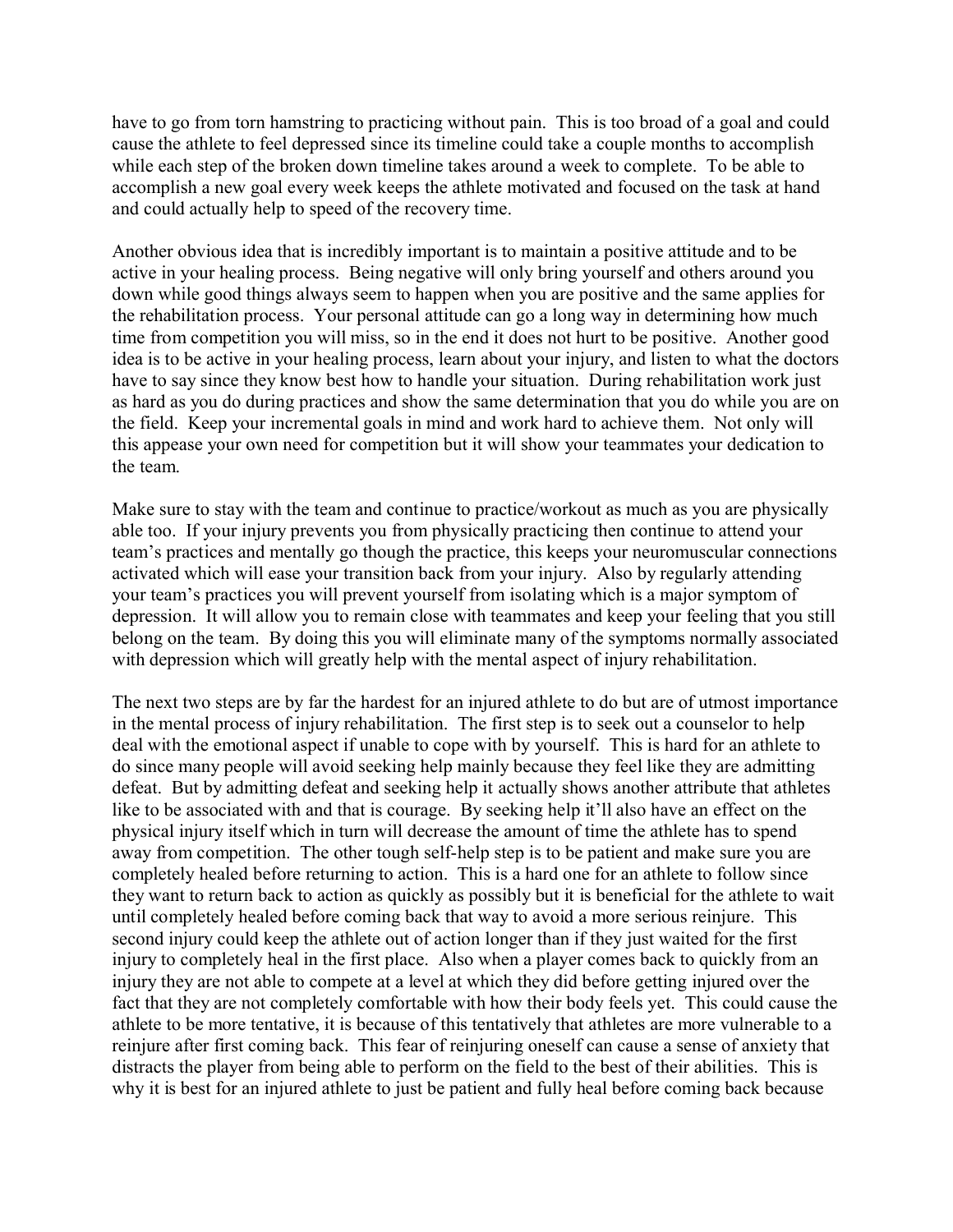it's better to come back later at 100% then to come back early at 50% and cause more harm than good for their team.

# Helpful techniques for coaches and trainers

#### (Cory Haluska)

The psychological pain of having to be away from ones sports could actually be worse than the physical pain of the injury itself. This is why coaches and trainers should have a good idea of how to properly deal with both aspects of an injury to one of their athletes. First it would be a good idea to be sympathetic toward the injured athlete and understand what it is that they are going through. If they are sad then let them get their emotions out, if they are angry then let them get their anger out. The worst thing you want to do is to demand something from someone that just went through a traumatic event such as a major injury. Give them their time and space to come around.

It would be a good idea to give the injured player a new role on the team, that way it keeps them actively engaged with their team and prevent them from isolating themselves from the rest of their teammates. It also gives the player a sense of purpose and keeps them from feeling worthless as they attempt to come back from their injury. Being around the team could also keep the player motivated to want to get back to action as quickly as possible and could help with the symptoms of depression usually associated with major injuries. Expect them practice when they are able to and do not rush them back into action before they are ready. While they are still not able to fully practice, have your injured players go through mental exercises that help keep neuromuscular connections activated so they are ready to compete once cleared to participate again. This mental exercise can also help the athlete progress though the psychological aspect of their injury.

Also as a coach it would be a good idea to keep good contact with the injured athlete even when they are unable to make it to practice. This shows that you are actively taking an interest in your athlete injury and this shows your player that you care for them. This action can go a long way when it comes to the speed of the rehabilitation process if the player knows that they are missed. It could act as a motivation and cause the injured athlete to work that much harder at coming back. If the athlete had to have surgery then visit them at the hospital or give them a call to see how they made out. It is the little things that you do as a coach that can have a major effect on how well your players respond to you. A strong response could motivate your players to want to work hard at rehabilitation to be able to come back as soon as possible. If after all techniques are attempted and your athlete still remains depressed it would be a good idea to send them for professional help immediately.

# Post-injury psychology and faculty improvements

# (Cory Haluska)

Following an injury an athlete will more than likely still be hesitant and fear that they will reinjure themselves. Having this fear could become a distraction causing the athlete not to be able to perform as well as they did prior to the injury. This lack of performance could be very stressing to the athlete resulting in anger in oneself and others around them. An athlete's inability to constructively cope with the stress could lead them to depression and a feeling that they might never fully get over the injury. Typically the more they practice and are able to test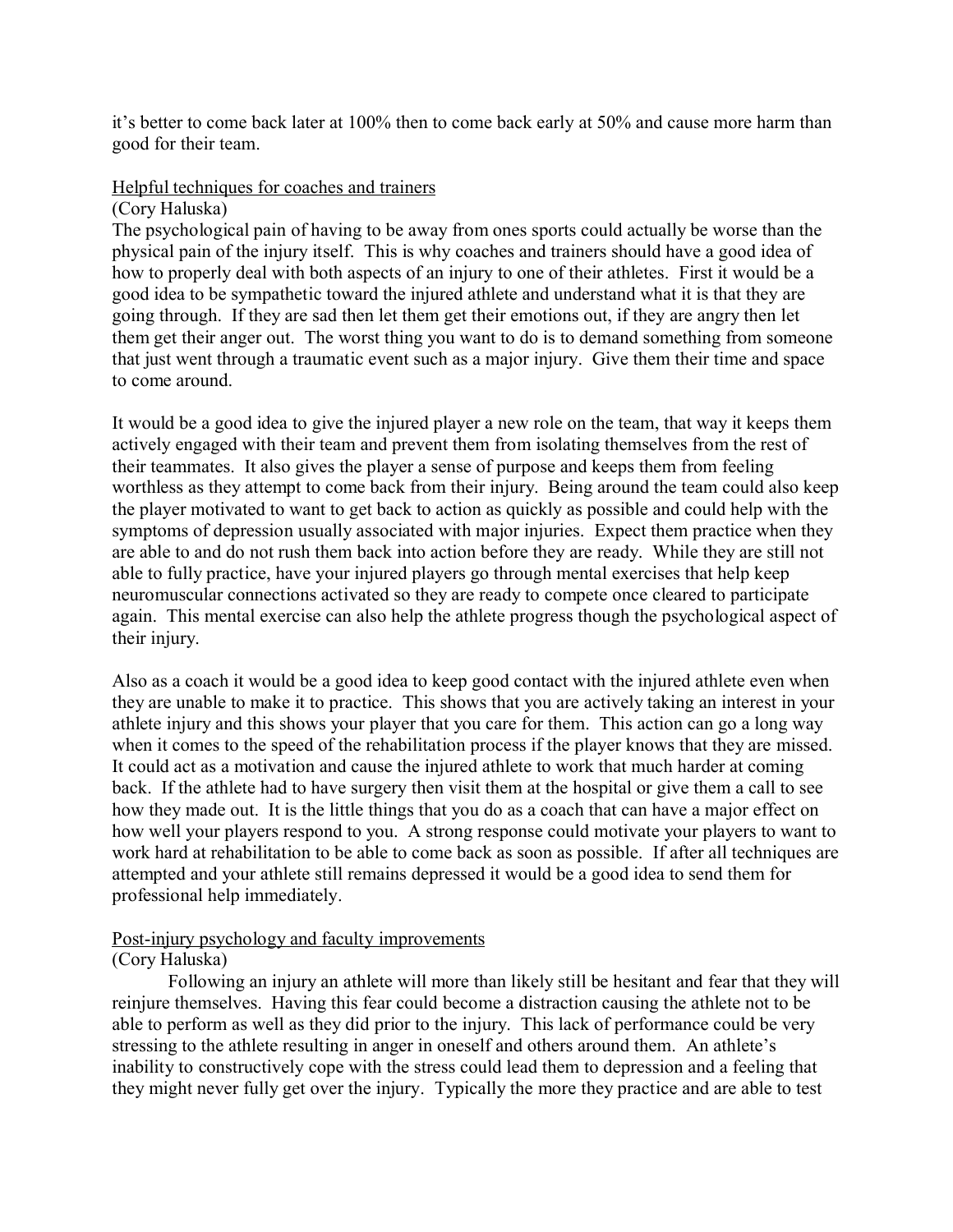their injured area, the more comfortable they will feel and pre-injury performance should once again be obtained. If the fear of reinjure does not diminish and athlete performance remains subpar then the athlete might be suffering from sports post traumatic stress disorder otherwise known as Sports PTSD. This is a serious condition for which the athlete should seek professional help immediately. Trainers/coaches should be trained in order to pick up on an athlete going through Sports PTSD. Symptoms include anger over lack of performance, stress, constant worrying over reinjure, and change in playing style. A change in playing style signals that the player is shying away from what is normal in order to protect themselves from getting hurt. If a player is exhibiting anyone of these symptoms following a major injury you should confront the player and discuss options for them to talk with a professional.

In order to be a good trainer they should treat the whole athlete and not just the injury. While the injury is the obvious part, the mental aspect is just as important in regards to treatment as the physical injury itself. Even after the physical injury itself is treated an "emotional scar" could still exist that will affect performance upon returning to competition. The trainer would not be doing their job unless they treat the whole athlete and prevent this "emotional scar" from ever forming. This "emotional scar" just like a physical scar impedes physical activity and causes a decrease in athletic performance. To help with the mental aspect the trainer should properly discuss the injury and rehabilitation process with the athlete. Let them know exactly what they are dealing with along with a good estimation of how much time they are likely to miss. Even though the athlete might not like the news they are receiving, it comforts them to know exactly what they are facing. This eliminates the fear of the unknown. Once the athlete has a firm understanding of what they are dealing with the trainer should sit down with the player and discuss proper intermediate goals and set appropriate timelines of when these goals should be completed.

In order for a trainer to provide care for the mental aspect of a sports injury they should have a good working knowledge of psychology and strong communication skill along with their knowledge of the workings of the human body. Most schools degree programs require general psychology for an exercise science degree but no communication courses or a course dealing specificity with sports psychology. There are a couple courses dealing with sports psychology at some colleges but it is not a universal thing. Mandating courses dealing specificity with sports psychology and communication could prove to be beneficial when these students deal with athletes in the future.

Many high school athletic facilities lack the necessary faculty and equipment to adequately deal with the multitude of injuries they have to deal with. Smaller schools typically only have one or two trainers and old equipment due to lack of funds. Increased funding is needed to significantly upgrade their used equipment, plus only having one trainer is difficult since they cannot be in more than one place at a time. More focus should be placed on improving high school athletic programs and upgrading their facilities because children at those ages are still developing and are most vulnerable to the mental aspect of a sports injury since they cannot fully grasp the reality of their situation. At those ages their major concern is returning to competition as soon as possible without regard for the long term ramifications they might face. It would be advantageous to provide high school athletes with access to a sports psychologist so they would be fully aware of their situation and the consequences of their actions. Above the high school level, faculty and facilities are of typically greater quality as they have greater assets in which to acquire the necessary equipment and professionals to help with their athletes. While having these resources available to college level programs are important it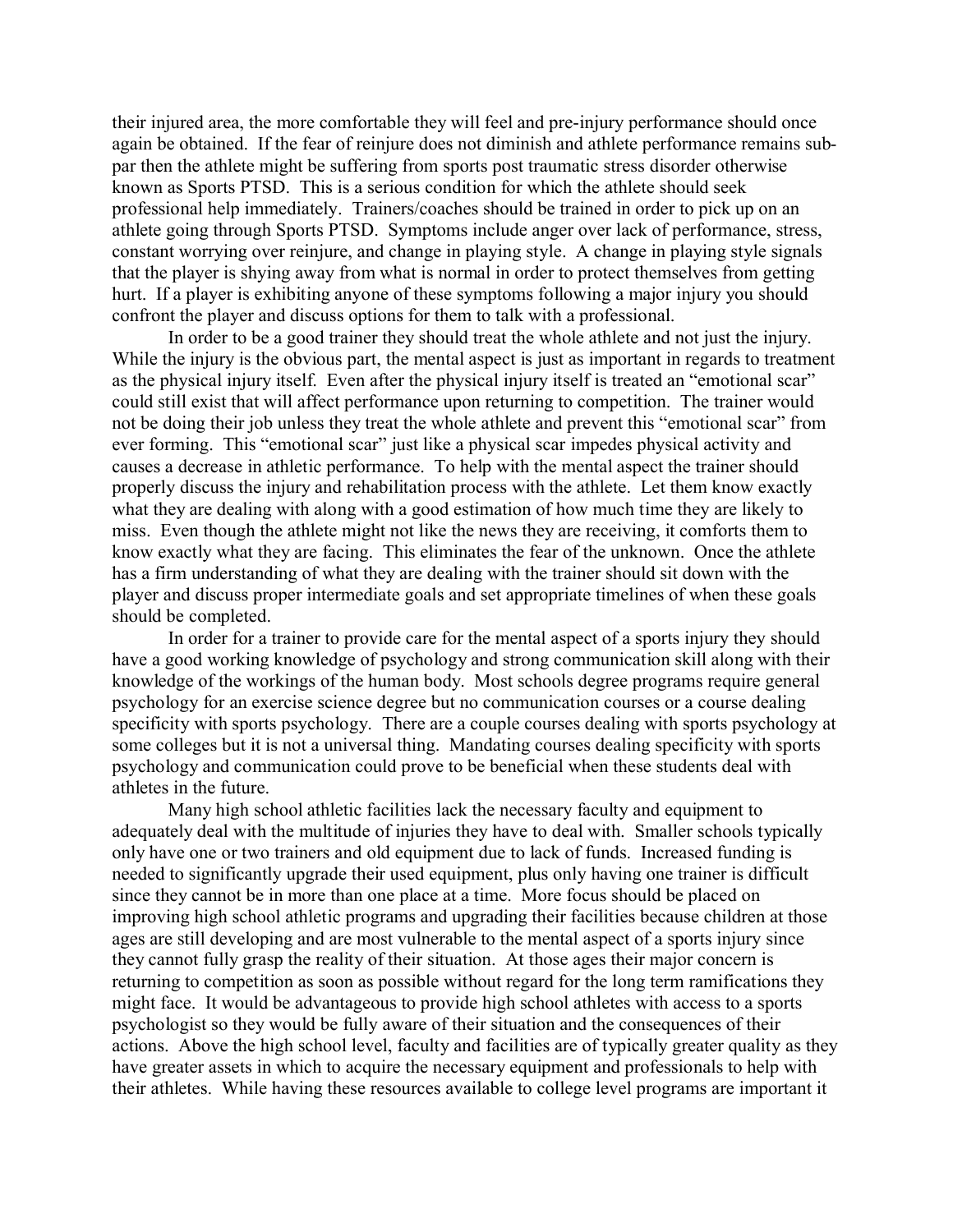should also be made a priority to extend these resources down to the high school level since injury prevention includes dealing with both the psychological and physiological attributes.

#### **Concussions**

#### (Manny Abreu)

The brain is the most sensitive part of the human body located at the very top surrounded by a thick skull with cerebrospinal fluid to protect it. Although it has a thick skull to protect it and having it sit in cerebrospinal fluid the brain can still be reached which brings me to the word concussion. A concussion may result when the head hits an object or a moving object strikes the head. A concussion can happen in many different ways such as a sport activity, football, hockey, boxing, rugby and many more. Another way that a concussion can occur is by a car accident, a fall, a sudden head movement, and or any object hitting the head directly. Symptoms of a concussion can be from a simply headache to lose of memory, dizziness, loss of time, date, time, drowsy, lights can be bothering to the person, walking problems, uneven pupils, muscle weakness, easily upset, and confused. All these things can occur to the person that has experienced a concussion. There are many levels of a concussion which will vary some of these symptoms I mentioned but never the less a concussions is something anyone would want to experience because it not a good sign. the brain like I said is very sensitive and with a hit to the head with the movement of this force the brain can move within the skull that is protecting it and press against the its very own skull and cause a head injury. When experiencing a blow to the head there is always a coup which is the initial direction of the impact and a countercoup which is the other end of where the pressure is coming from. This means that the brain could not hold its ground and the brain will then press against the skull. The cerebrospinal fluid holds the brain with in the skull which serves much more as a soft pillow that can prevent from a concussion to happen but I the force of the blow or activity is to great then the cerebrospinal fluid or the pillow with I just stated will not be any help because it will smash against the skull and cause many of the symptoms that I explain before. The brain swells up from the impact that was just taken and applies pressure to the brain stem which controls the breathing and many other functions of the human body. Most concussions come from sport activities due to the aggressive play by the players and the competitiveness with in all who plays. Being the best is what a player seeks and nothing will stop him/her from doing everything they can to do so. Unfortunately this way of thinking is not the best way to think when experiencing or have experienced a concussion. A concussion is very serious and if it isn't handled with the correct timing, people, and care the person suffering this concussion will be experiencing much more than just a headache or sort term memory loss or even difficulty walking, this person will have much more dangers ahead of them.

#### Concussion Prevention

#### (Manny Abreu)

In which bring me to the point of how kids are being taught how to practice their sport the correct way. Are their coaches doing the right things by telling the players how to play the game and how to protect themselves from getting a concussion in any level? Having a plan is the best way to handle a situation as strong as to a concussion. Being prepared for the worst and hoping for the best is how I believe coaches should think. Knowing exactly what is going on while experiencing a concussion and trying to feel what the player feels would be a good start. Having some time of understanding will have the player that is experiencing the concussion at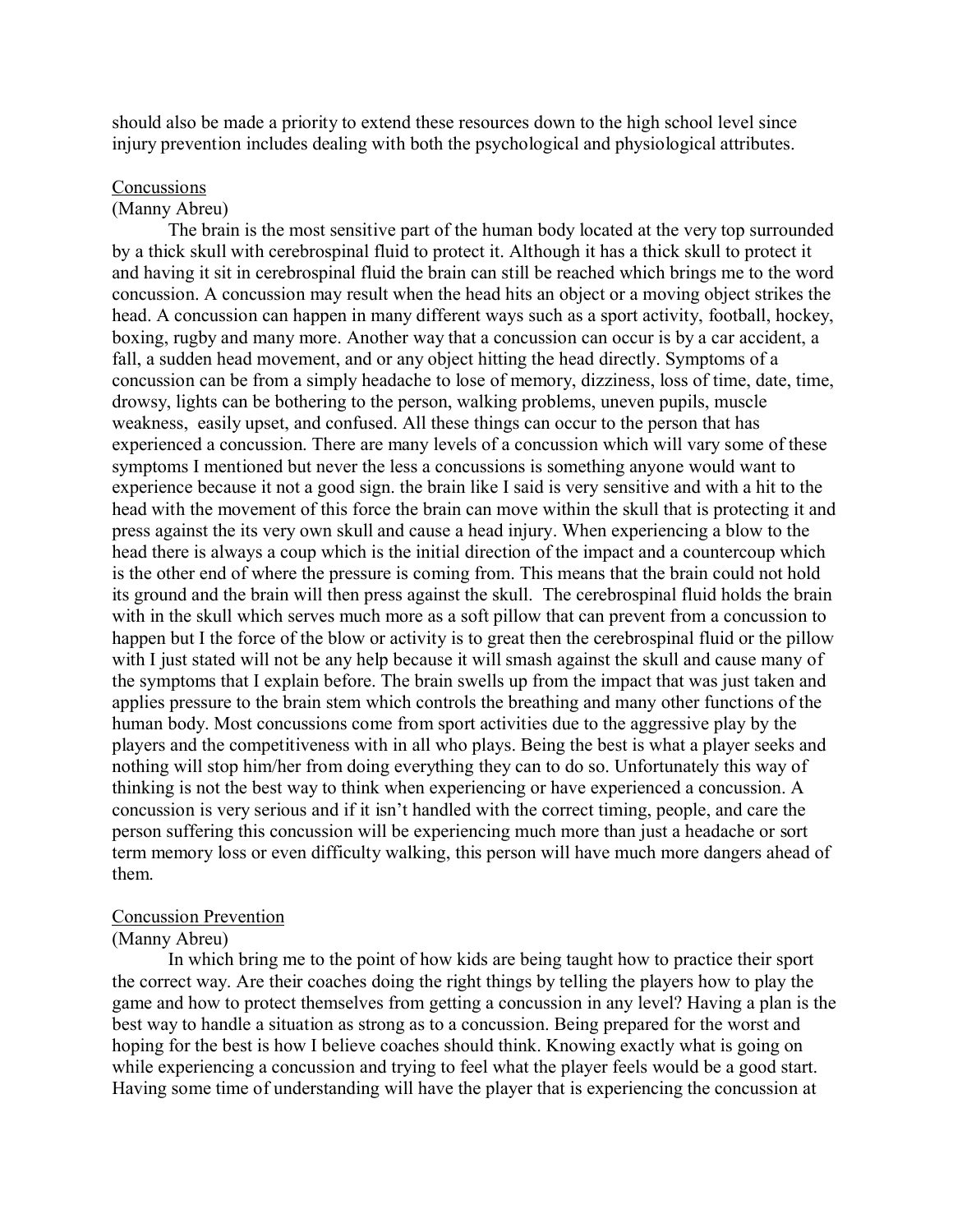ease and won't have the player going under more then what he/she already is. But not only coaches but trainers, parents and most of all the players themselves to know how a concussion works because the more people around you know about concussion the better it is for the team or activity. Prevention is number one; as long as you know how to prevent a concussion then you have a chance on limiting the chances of it actually coming your way. But let's be realistic even though you know exactly how things work with a concussion doesn't mean that you will prevent everyone but it will bring the percentage of concussions down by a large amount. Second step would be to have classes with coaches, trainers, parents and players so that they are all on the same page and know what exactly are going on. Players need to know what a concussion is because most players that experience a concussion for the first time don't know what it is and what exactly is happening to them. Players that have not experienced a concussion or have not been spoken too or taught the matters of a what a concussion is will think that the dizziness or confusion is mild or will go away just like a small headache would on a regular basis. The player will then continue playing their sport or activity and not talk to anyone about what the just experienced in which in this case is not a positive note because then players that has just occurred a concussion will be more at risk than any other player on the field of play. Although there is only a small ten (10%) percent of athletes in the United Sates experience a concussion during a season at the high school level but with the chances doubling for a second concussion it doesn't look good for the players that experience it or that will experience it. At the high school level 38% of head injuries come from football players that have made notice to someone about their injury. What about those that have not spoken out about their head injury not only just their first concussion but their second and their third or even fourth? A concussion can and will leave its mark on many athletes around the world, some that will just keep playing and never feel the difference in what their concussion has done to them and many others that have difficulties in doing their daily duties. As a football player, I myself have experienced a few concussions and it's not something anyone would like to see. Having a background of how a concussion works and how to prevent it really helps me in many ways and others as well. Talking to trainers and my coaches about how a concussion works helped me a lot and what has impacted me most was the simple fact that I felt safe going out to the field of play. Talking together as a unit will help everyone understand what and how things work with concussions and it will give more confidence to the actual player.

Talking about it and understanding it all is one thing but next comes how to actually prevent a concussion within the drills and way of playing the game. If using your head in a sport a player should always use protective gear to lower the risk of a head injury of any other injury. Looking back at my high school days I remember that we would be involved in some brutal drills that would hurt and turn you into what was called then a "man". Drills need to be taught the right way and some need to be excluded due to injury. The proper way of hitting in football or in any sport that requires using your head to strike with would be to have your head tucked within your shoulders which would make you look like a turtle and then seeing exactly what you hit with your two eyes so that you can prevent numerous injuries to happen. This technique will prevent from a spinal injury, and it will lower the risk of a concussion. Things do happen and you won't always be in this position all the time but that is why we practice and teach. The smarter the players are the safer they will be and the less of a risk they will be in. Having experienced a concussion before learning this technique and now that I know how to use it and when to use it, it has made me a safer player and it has given me more confidence to go out there on the field of play and not have to worry about the concussions that I have had in the past. I was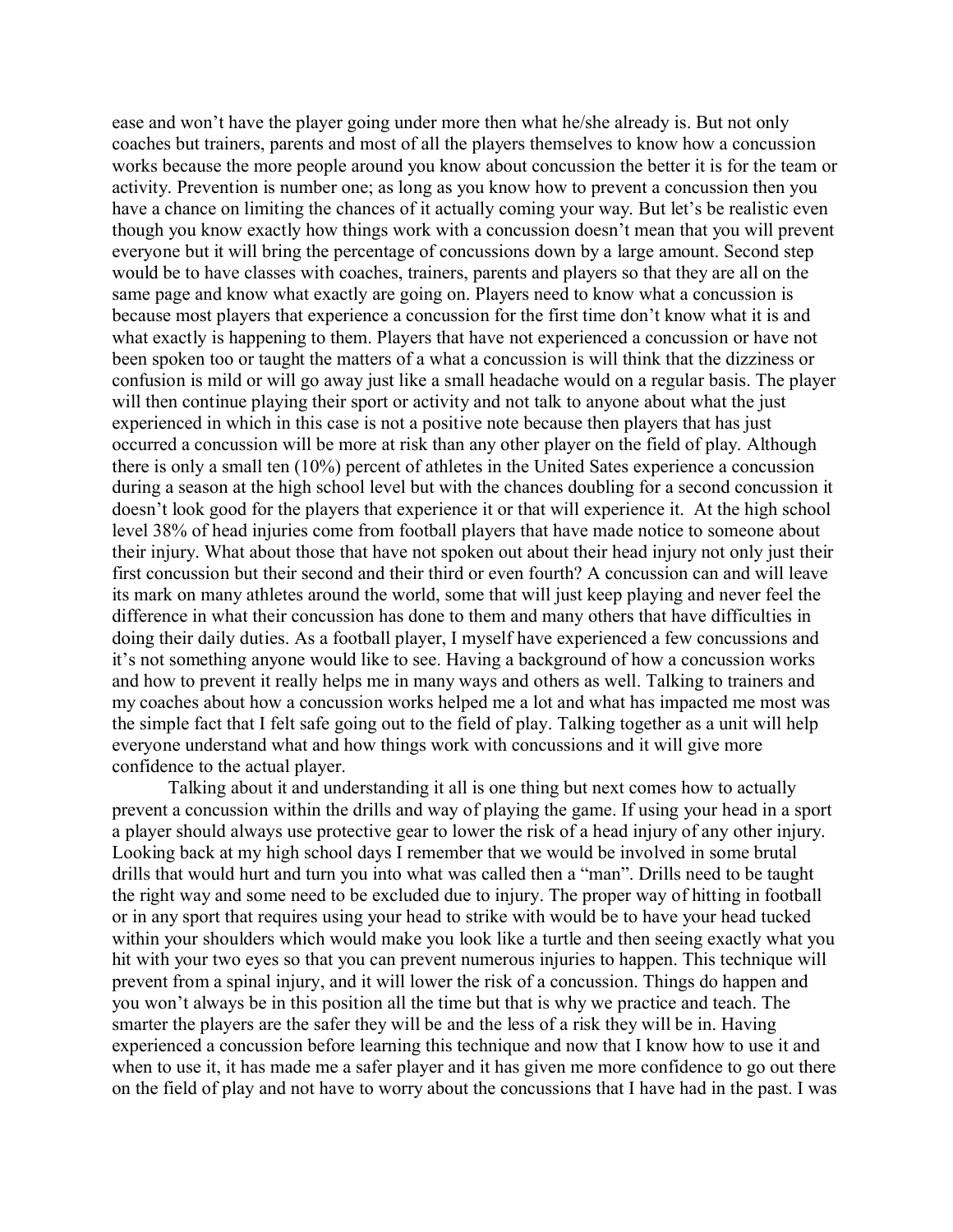also taught that you don't have to use your head all the times. Trying to use your hands to prevent from getting hit a certain way will help, and also to try to use more of your shoulders to absorb the impact along next to your head. Avoiding the hit is better than getting taking on the hit at full force. Knowing when to position yourself with these techniques is very useful for those that deal with a hit impact sport. Using other parts of your body to prevent from taking in all the hit will help prevent the risk of getting hurt and most of all receiving a concussion. At the high school level the numbers of concussions are increasing and whatever could be done to prevent from these kids from getting a concussion will only be better for them.

#### Rules Regarding Concussions

# (Manny Abreu)

In the past few years the NCAA has given their focus on big time hits and the protection of those on the other end of those big hits. Protecting defenseless players and making sure that if a defenseless player was hit that the player in the act of hitting the player would pay the consequences for it. Hits are now being looked over even after the game takes place just in case the referee didn't notice a dangerous hit to another player. The game was always played aggressively but things have changed for the better because too many players are suffering long time affects and what for a game that can also be played safety and with the proper technique. Using the crown of your head which is the very tip of your forehead when used on someone else with speed and force can hurt another player severely or even themselves. When a player is in the air another player cannot hit them while in the air because the player can't defend himself against the hit. Once a defender leaves his feet and springs out like a rocket that player has become a dangerous hitter and can lead to harming a player. After the NCAA placing some of these new rules the NFL then looked at what the collegiate level is doing to prevent concussions and any other injuries and they also took matters in to their own hands and are now fining players for dangerous hits that can hurt another player severely. If these two big leagues are taking action then I believe that the high school levels should do the same. The more we teach and show the youth how to play the sport aggressive but yet still safe then the less concussions and major injuries will occur. The NCAA isn't stopping their because every year the NCAA is coming up with more rules to prevent concussions to keep spreading by taking out major ways of a player to be placed at a high risk concussions situation. The wedge on kickoff has been reduced to only two players not four like recent years. Most knock out concussions would take place in this section of football games, and although the fans loved it the payers didn't feel that excitement when at least two players would be on the ground no knowing what's going on because they both have lost conciseness. The newest rule change from the NCAA has been that during the spring there will be four days of noncontact instead of three. During the season football practices will only be allowed two full contact practices. This will lessen the number of hits they take during a practice week. Studies have shown that players are hit more during practice then they are in games. I agree to this study because I can say that practice is ten times harder than an entire game. During a practice week you can play the game four or five times before the game actually starts. Shortening full contact practices will give the body and brain much more time to recuperate from past games and practices. "Because of the seriousness of the potential consequences, the presidents determined the league needed to take proactive steps in protecting the welfare of our student-athletes," said Robin Harris, the executive director of the Ivy League. It's a major concern that the athletes are protected and that steps are taken to make sure that they are in all levels. The NCAA is not going to stop at the football level but they will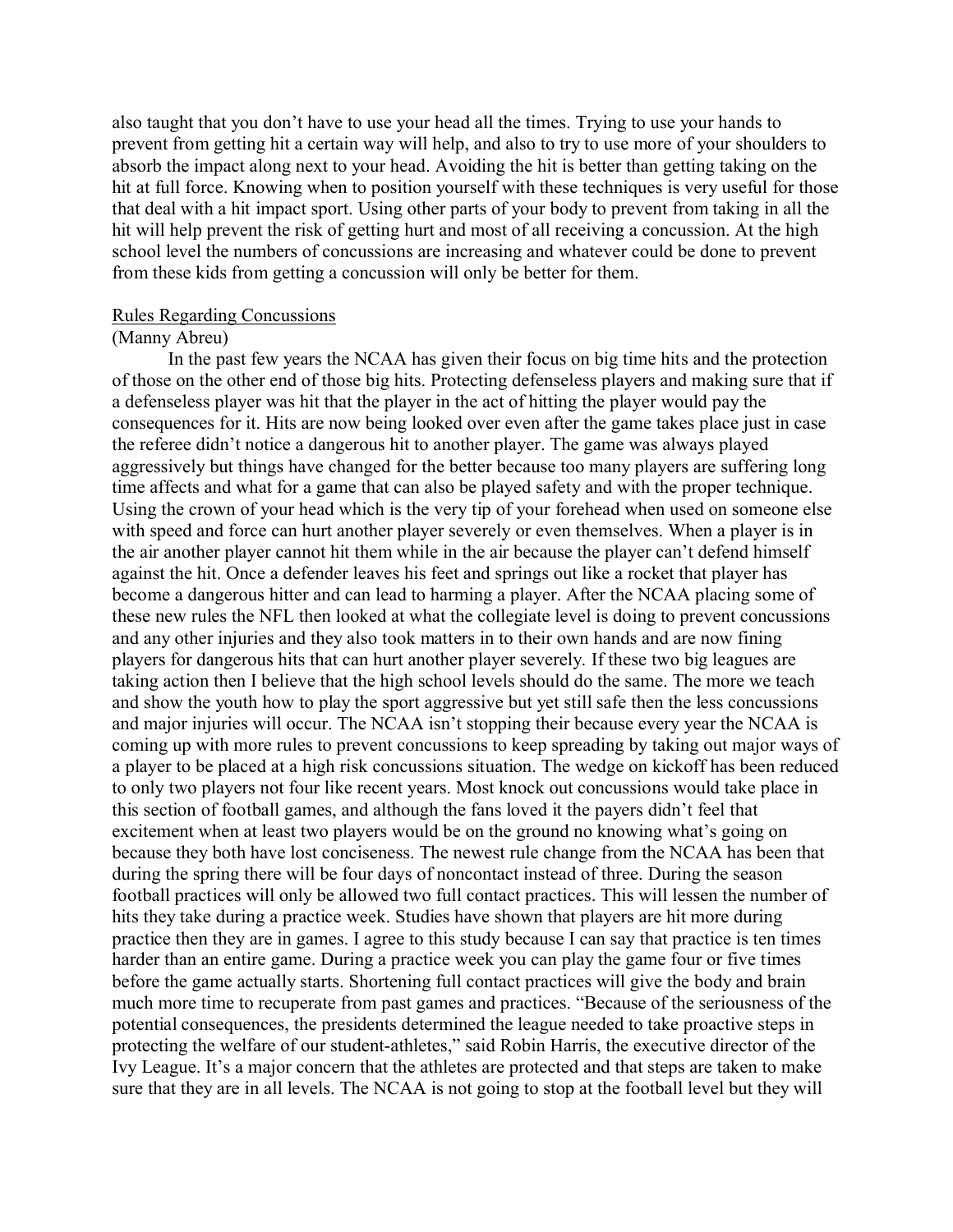go back and review all the sports and change anything that leads to concussions. Reducing concussions is what they are going to do and I agree with all that they are doing. A concussion slows you down in many ways and I won't want anyone to come across a concussion because it's not the best experience in the world but with the help of the NCAA the world of sports is changing for the better. Now if only the high school level can do the same. Enforce that the rules change and implement new strategies like the NCAA is taking and be proactive in solving this problem from the start. Shifting the movement to the high school level will be the best thing for everyone. Training the youth how to better take care of themselves during a physical game will be best in the long run due to the fact that they will already have those habits of protecting themselves once they enter the Ivy leagues and pro sports if ever given the opportunity.

On the positive note our governor has already taken action and has passed a law that will prevent from players to keep playing after receiving a concussion or if they have any signs of a concussion the coach has to remove the player from the game of play until a doctor gives him the right of go to compete again. One state has taken action now for the rest of the states to follow the light that Governor Christie sees and to a better future for all. The governor's mission is to have the young players protect themselves during the game and that it's about them not getting hurt. It's not that they aren't tough or that they can play the game it's all about the safety of the young players and all players that are in a physical sport all around the country. From movement to movement and people speaking out about this problem then we will all see that it's a problem and that better safety precautions need to be taken to insure that in any physical sport the players are safe. It's a physical sport and things will happen no matter how much you try to protect yourself during the game some will get hit the wrong way that's not a doubt in my mind, but once that player is taken care of and given proper treatment to recover from the concussion then the player could be allowed to reenter the game. This doesn't mean that the player can sit out a few minutes and he or she is all better. The player suffering the concussion or who is showing signs of a concussion will have to sit out until a doctor has looked over the players and has made sure that he/she is in good conditions to play. Now this could mean that the player can miss a week maybe two weeks just as long as the player that received the concussion is better and the risk of getting a second concussion won't be as high as it would be if the player would to go in right after a water break.

# **References**

Friedman, Jackie. "Gov. Christie Signs Legislation Creating Concussion Awareness and Prevention Program | NJ.com." *New Jersey Local News, Breaking News, Sports & Weather - NJ.com*. Star-Ledger, 8 Dec. 2010. Web. 24 July 2011. <http://www.nj.com/hssports/blog/football/index.ssf/2010/12/gov\_christie\_signs\_legislation\_cre ating concussion awareness and prevention program.html>

G, Dr. "Rebounding from Injuries." *Competitive Advantage: Sports Psychology and Mental Toughness*. Competitive Advantage, 2011. Web. 19 July 2011. <http://www.competitivedge.com/resources\_rebounding\_from\_injuries.htm>

Moser, Rosemarie S. "Effects of Concussion: Subtle Yet Prolonged For Those With Multiple Concussion History | MomsTeam." *MomsTeam | Complete Youth Sports Resource Site*. 15 July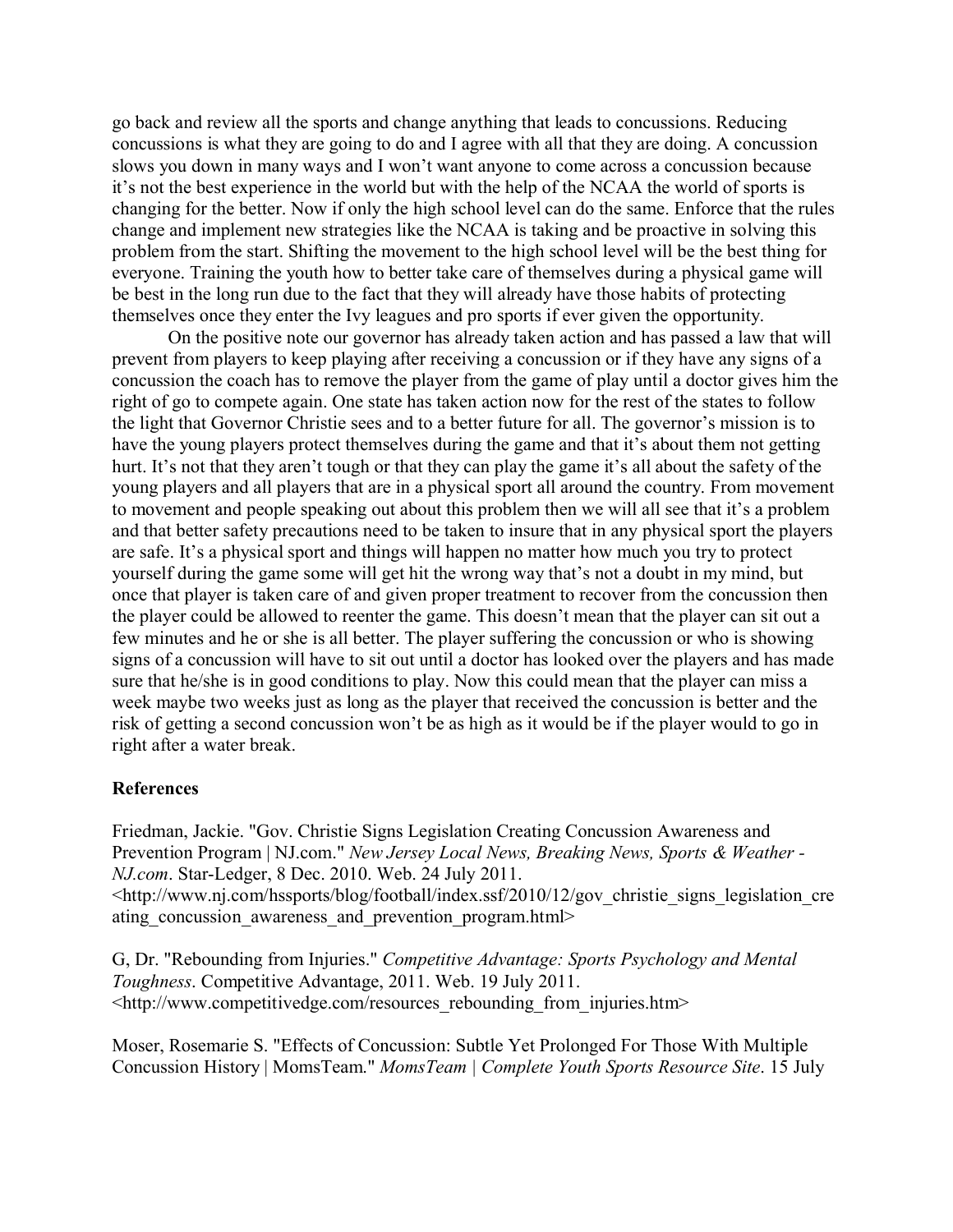2011. Web. 19 July 2011. <http://www.momsteam.com/health-safety/effects-concussion-subleyet-prolonged-those-with-multiple-concussion-history>.

Stanmyre, Matthew. "NJSIAA Sets Guidelines for Dealing with Head Injuries." *ImPACT-Testing & Computerized Neurocognitive Assessment Tools*. Star-Ledger, 8 Mar. 2010. Web. 23 July 2011. <http://impacttest.com/news/detail/364>.

Weiss, Maureen R. "Psychological Aspects of Sport-Injury Rehabilitation: A Developmental Perspective." *Journal of Athletic Training*. National Athletic Trainers' Association, Inc, 2 Apr. 2003. Web. 18 July 2011.<http://www.ncbi.nlm.nih.gov/pmc/articles/PMC164909/>

"Keep Injured High School Athletes Out of the Game - Your Orthopaedic Connection - AAOS." *AAOS - Your Orthopaedic Connection*. Ed. Pediatric Orthopaedic Society of North America. Aug. 2007. Web. 21 July 2011. <http://orthoinfo.aaos.org/topic.cfm?topic=A00048>.

# **The Service Project: Legislative Addition**

# (Cory Haluska)

Our service project is aimed at passing legislative to protect players from the lasting effects of multiple concussions. During the beginning of 2010 the governing body of New Jersey high school sports, the New Jersey State Interscholastic Athletic Association (NJSIAA) put forward guidelines on how to handle athletes that sustain a head injury. These guidelines were not set in stone until the end of 2010 when Governor Chris Christie signed them into law (Assembly, No. 2. Among the new law it states that athletes that are suspected of having a concussion are to be immediately removed from competition and are not allowed to return to athletic activity until examined by a concussion specialist.

*A student-athlete who sustains or is suspected of having sustained a concussion or other brain injury while engaged in a sports competition or practice shall be immediately removed from the sports competition or practice in accordance with the school district's written policy. A student-athlete who is removed from competition or practice shall not participate in further sports activity until he is evaluated by a physician trained in the evaluation and management of concussions, and receives written clearance from that physician to return to competition or practice.*

NJSIAA recommends that the athlete must be symptom free for a week before returning to action. The new law also calls for each school district to write their own policy regarding prevention and treatment of concussions, this policy must then be approved by the department of education.

*Each school district shall develop and implement, by the 2011-2012 school year, a written policy concerning the prevention and treatment of sports-related concussions and other brain injuries among student-athletes. The policy shall include, but need not be*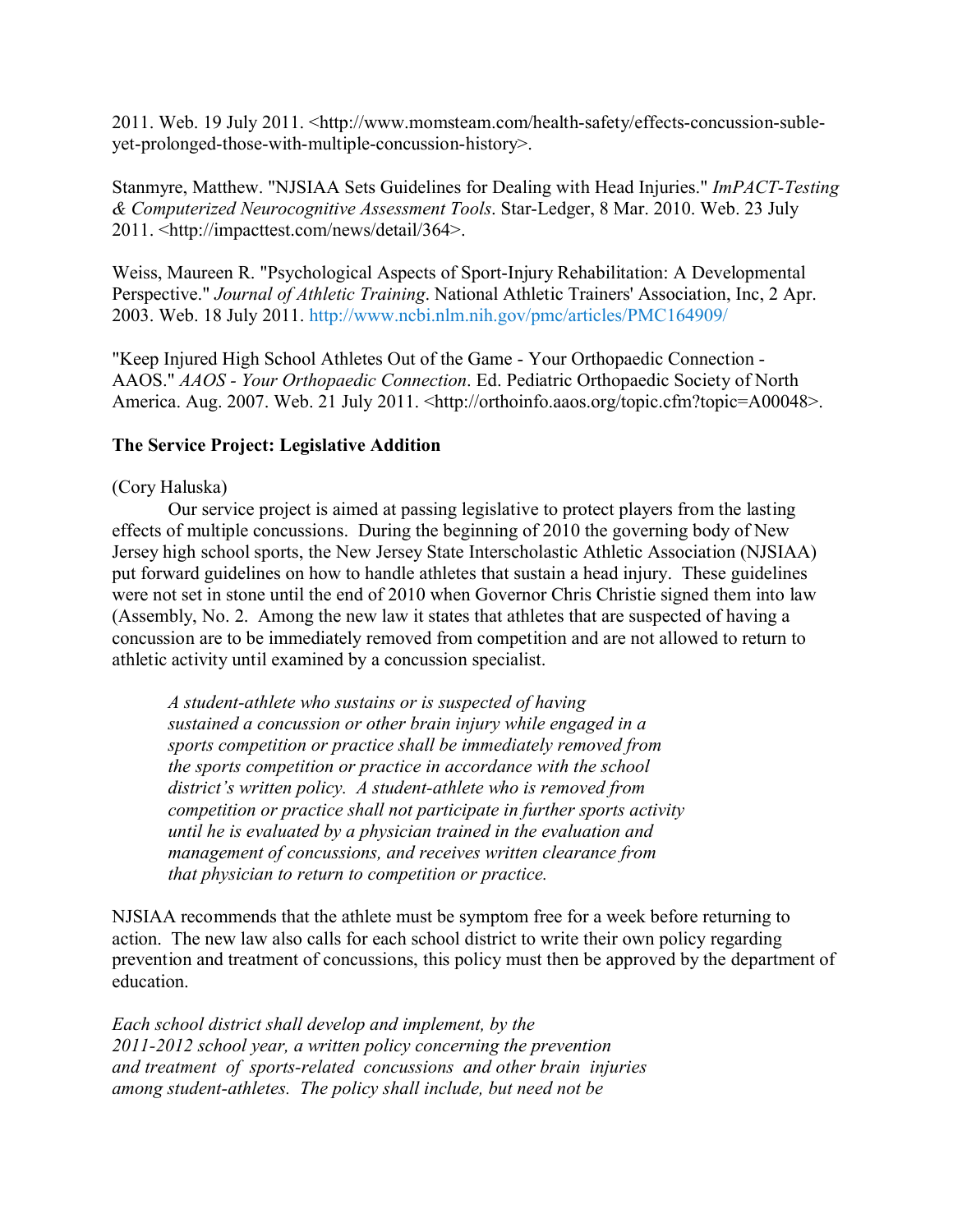# *limited to, the procedure to be followed when it is suspected that a student-athlete has sustained a concussion or other brain injury.*

 All school physicians, coaches, and trainers must then complete an interscholastic athletic head injury safety program that discusses concussion warning signs and the rehabilitation process to returning back to action. The last item discussed in the new bill is that athletic trainers must complete 24 credits of continuing education on the topic of concussion related issues in order for license renewal. This is a very important law since more than 400,000 concussions occur at the high school level each year.

While this may be an important piece of legislation it is missing an important part that must not be overlooked and that is the case of multiple concussions. Concussions are an additive injury in which the effects of one concussion are made worse if the athlete has received a previous concussion. What makes matters worse is that once an athlete sustains one concussion they have a two to three times greater chance of sustaining another concussion. Sustaining multiple concussions can lead to serious consequences such as memory loss, impaired cognitive abilities such as lower test scores, recurring headaches, and increased chance of Alzheimer's and Parkinson's disease. It is recommended that an athlete who receives multiple concussions remain out of action for up to a year to be able to fully recover before returning to competition. This should give the brain an adequate amount of time to recover before being subjugated again to the physical nature of their sport. It would be hard to pass a rule requiring that an athlete who sustains a second concussion must remain out of action for at least a year. This proposed law would meet much criticism from legislators, coaches, and players. A more realistic rule change that I would like to propose in addition to Governor Christie's legislation would be if an athlete sustains a second concussion upon returning from a first concussion than they should be required to miss the remainder of the season regardless of being able to pass the concussion test. If a third concussion is sustained within a year of the first one then said player will be required to be out of action for at least one year. One concussion is bad enough but to sustain two or more in the same season could be detrimental to the future health of the athlete. This is why we are proposing an amendment to the recently passed legislation in a letter sent to Sen. Richard Codey who sponsored the legislation, NJSIAA, and Governor Chris Christie.

Letter Sent to legislators (Cory Haluska) To whom it may concern,

We are Rutgers students who have recently completed a project dealing with the psychological issues of a sports injury. Unfortunately injuries are a frequent occurrence in sports. Depending on the severity the injury it could keep the athlete out of action anywhere from one day to the rest of their life. An athlete who is force out of competition for an extended period of time faces a series of emotions including denial, anger, bargaining, depression/guilt, and finally acceptance. Progression though each emotional stage signals that an athlete is mentally as well as physically recovering from the trauma known as a sports injury. Athletic trainers should be educated in how to handle both the physical and mental aspects of an athlete's injury, this way they can best facilitate the recovery process. In order to do this an athletic trainer especially at the high school level should be knowledgeable in the psychology of an athlete and possess strong communication skills to clearly dictate to the athlete their situation and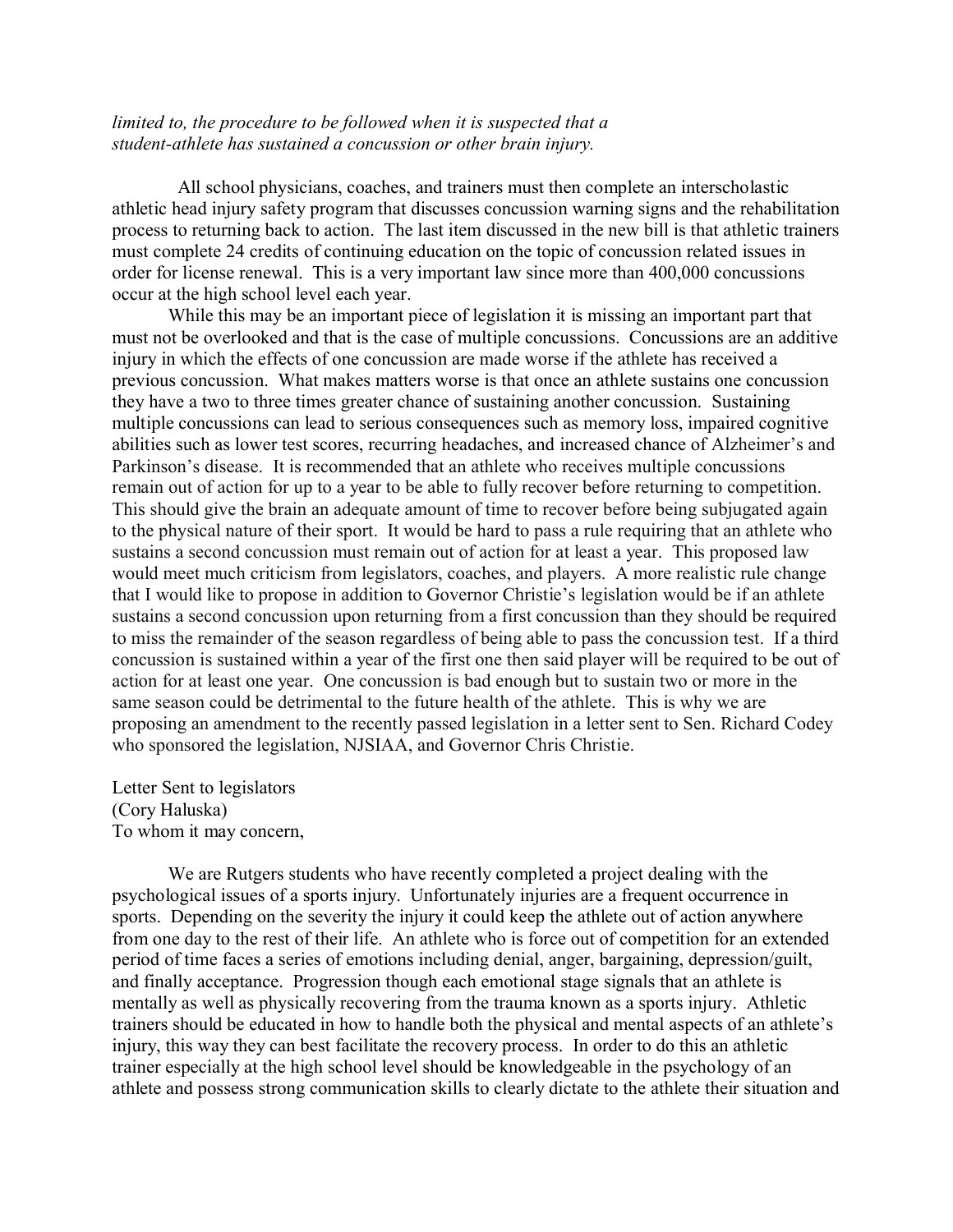the steps to be taken to get them back onto the field. This is why we feel that courses dealing with communication and athlete psychology should become a mandatory part of an exercise science degree.

In regards to the recently passed legislation creating concussion awareness and prevention program we feel that there is an important piece that was left off of the original legislation. This is in regards to athletes who sustain multiple concussions. Concussions are an additive injury in which the effects of one concussion are made worse if the athlete has received a previous concussion. What makes matters worse is that once an athlete sustains one concussion they have a two to three times greater chance of sustaining another concussion. Sustaining multiple concussions can lead to serious consequences such as memory loss, impaired cognitive abilities such as lower test scores, recurring headaches, and increased chance of Alzheimer's and Parkinson's disease. A rule change that we would like to propose would be that if an athlete sustains a second concussion upon returning from a first concussion than they should be required to miss the remainder of the season regardless of being able to pass the concussion test. If a third concussion is sustained within one year of the first one then said player will be required to be out of action for at least one year. One concussion is bad enough but to sustain two or more in the same season could be detrimental to the future health of the athlete.

Thank you so much for your time

Letter Sent to NJSIAA (Manny Abreu) Dear NJSIAA,

I am writing to you to about a few concerns that I have that deal with your rules and regulations on concussions and the prevention tactics. I am a student athlete at Rutgers University and I have experienced a few concussions during my career and I would like to address to you that the high school level is on my mind. Concussions are very serious and can lead to many future difficulties to those that have experienced a concussion. Having the opportunity to be part of the NCAA and the tremendous changes to help prevent major concussions throughout their league has brought my focus over to high sports and its prevention steps to limit concussions. The game is changing and so should ways of going by injuries and the health of the players. Governor Christie has just passed a law that helps those that received a concussion or has signs of a concussion. The player will not be able to play until he/she is checked by a doctor. I strongly agree with his statements about this new law on having savers players and healthier futures. If you could open your hearts and see that by teaching the youth on concussions work and implementing new rules for coaches and the league. Thank you for your time and I hope this message touches your heart, mind and soul.